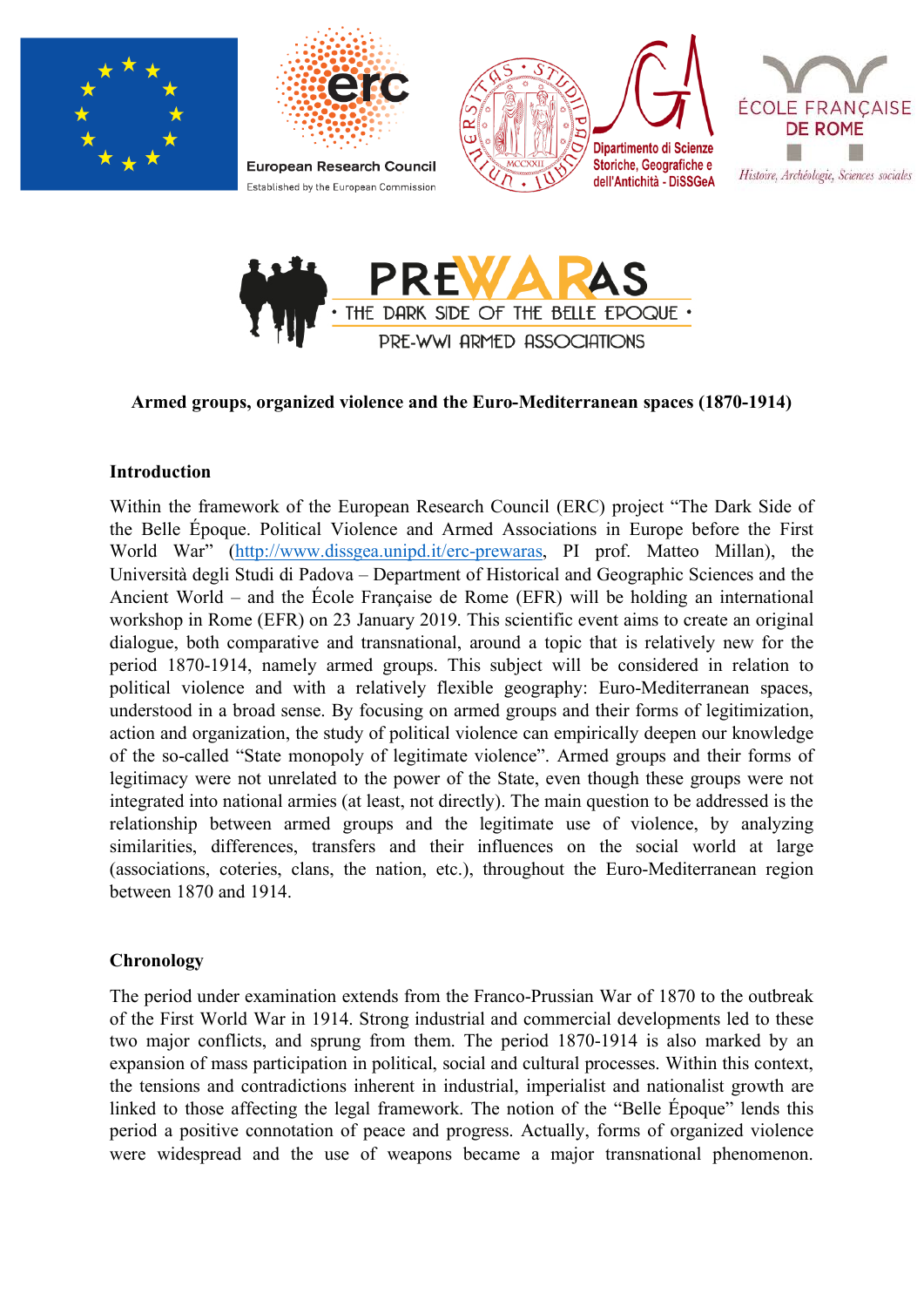Furthermore, armed groups were often marked by tensions between public and private spheres, within social constellations that should be analyzed in all of their diversity.

### **Geography**

The Euro-Mediterranean spaces are situated at the crossroads of various national and imperial constructions. In addition to the Italian, Iberian and Balkan peninsulas, these spaces include North Africa and the Near East, where the First World War put an end to the power of the Ottoman Empire. In addition, empires or political entities which were not directly located in the Euro-Mediterranean region often sought to affirm their interests there through armed groups and political violence. Projections, overlaps and transfers could occur, linking external (colonial) and internal (metropole) spaces via armed groups. Again, the geography of Euro-Mediterranean spaces was a flexible and plural one.

# **Typology**

Among the various types of armed groups operating in the Euro-Mediterranean spaces between 1870 and 1914, we can mention: the civic guards or militias, the colonial militias or police, and nationalist armed groups. The distinction between these various types of groups were not necessarily rigid, nor is the above list an exhaustive one. One element that helps define these armed groups is their degree of institutionalization between official and officious powers. The guards and civic militias include, for example, the guards or urban patrols ("pattuglie / guardie cittadine") of the Paduan Plain or the henchmen ("mazzieri") of the *mezzogiorno* who operated in the Kingdom of Italy, but also the armed Somatén of Catalonia in the Kingdom of Spain. Various militias and the first "Goums" of the French Empire, or the Hamidiyes of the Ottoman Empire, are examples of colonial police forces and militias. Possible examples of nationalist armed groups include the Internal Macedonian Revolutionary Organization (IMRO), the Comitadjis of Bulgaria and Macedonia, and the strikebreakers linked to the National Federation of the Jaunes of France, who were particularly active in harbor cities like Marseille.

## **Topics**

The key topics to be analysed and discussed will be the relationship between public and private dimensions, the legal framework (gun licenses, self-defence, etc.) and political violence. Forms of militarization and para-militarism will be also examined, as will forms of mobilization and association. Furthermore, attention will be paid to the fears and emotions related to the dominant conceptions of social order, to the emergence of forms of organized violence and to the metamorphosis of the uses of the monopoly of legal violence. When examined in relation to armed groups, the Euro-Mediterranean spaces will allow us to better understand how the legal approach laid at the heart of imperial dynamics interacting with various forms of nationalism in arms. These questions can be addressed through an analysis of specific case studies corresponding to particular armed groups, but also through studies based on related topics. For example, thematic analyses might concern the arms trade in the Euro-Mediterranean region. The list is open, the key point being to explain how the proposed papers can shed light on the political violence perpetrated by armed groups, on their actors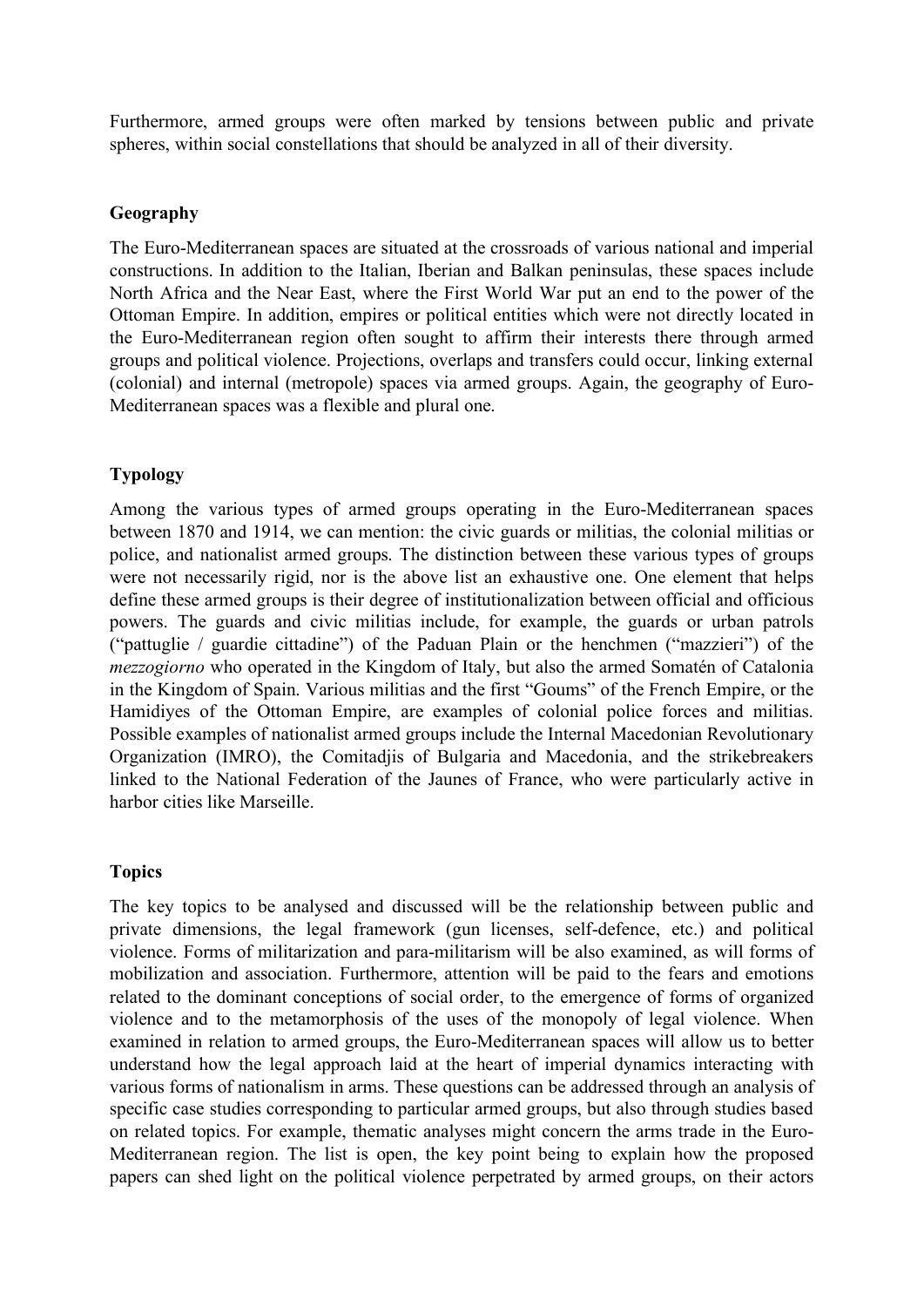and practices, forms of sociability and rituals, symbols and languages, which will help us to better understand the complexity of the phenomenon.

#### **Practical information**

Applications (an abstract of 500 words indicating the research question, case-study and/or topic, sources and methodology, plus 200 words introducing the author) must be submitted by 10 September 2018 to the following address: romain.bonnet@unipd.it. At the beginning of October 2018, the organizers will inform the applicants of their choice. Toward the end of 2018, papers of around 8,000 characters (including spaces) will be circulated among the participants. English, French and Italian will be the languages used. Accommodation for the participants on the nights before and after the workshop (22-23 and 23-24 January 2019) will be provided by the organizers, along with a contribution to cover travel expenses.

Ali, Abdullatif Ahmida, *The Making of Modern Libya: State Formation, Colonization and Resistance, 1830-1932*, Albany, State University of New York Press, 1994.

Andrew, Christopher, Kanya-Forstner, Alexander, *France Overseas: The Great War and the Climax of French Imperial Expansion*, London, Thames Hudson, 1981.

Anghie, Antony, *Imperialism, Sovereignty and the Making of International Law*, Cambridge, Cambridge University Press, 2004.

Balfour, Sebastian, *Abrazo mortal. De la Guerra Colonial a la Guerra Civil en España y Marruecos*, Barcelona, Península, 2002.

Bloch, Marc, « Pour une histoire comparée des sociétés européennes », *Revue de synthèse historique*, XLVI, XX, 1928, pp. 15-50.

Burke, Edmund III, *Prelude to Protectorate in Morocco: Precolonial Protest and Resistance, 1860-1912*, Chicago - London, Chicago University Press, 1976.

Davis, Diane, Pereira, Anthony (eds.), *Irregular Armed Forces and their Role in Politics and State Formation*, Cambridge, Cambridge University Press, 2003.

Debos Marielle, Glasman, Joël, « Politique des corps habillés. État, pouvoir et métiers de l'ordre en Afrique », *Politique Africaine*, n. 128, 2012, pp. 5-23.

Della Porta, Donatella, Diani, Mario, *Social Movements. An Introduction*, Oxford, Blackwell, 1999.

Feld, Maury, *The Structure of Violence: Armed Forces as Social Systems*, London, Sage, 1977.

Hall, Richard, *The Balkan Wars 1912-1913. Prelude to the First World War*, New York, Routledge, 2000.

Haupt, Heinz-Gerhard, Kocka, Jürgen, *Comparative and Transnational History. Central European Approaches and New Perspectives*, New York - Oxford, Berghahn, 2009.